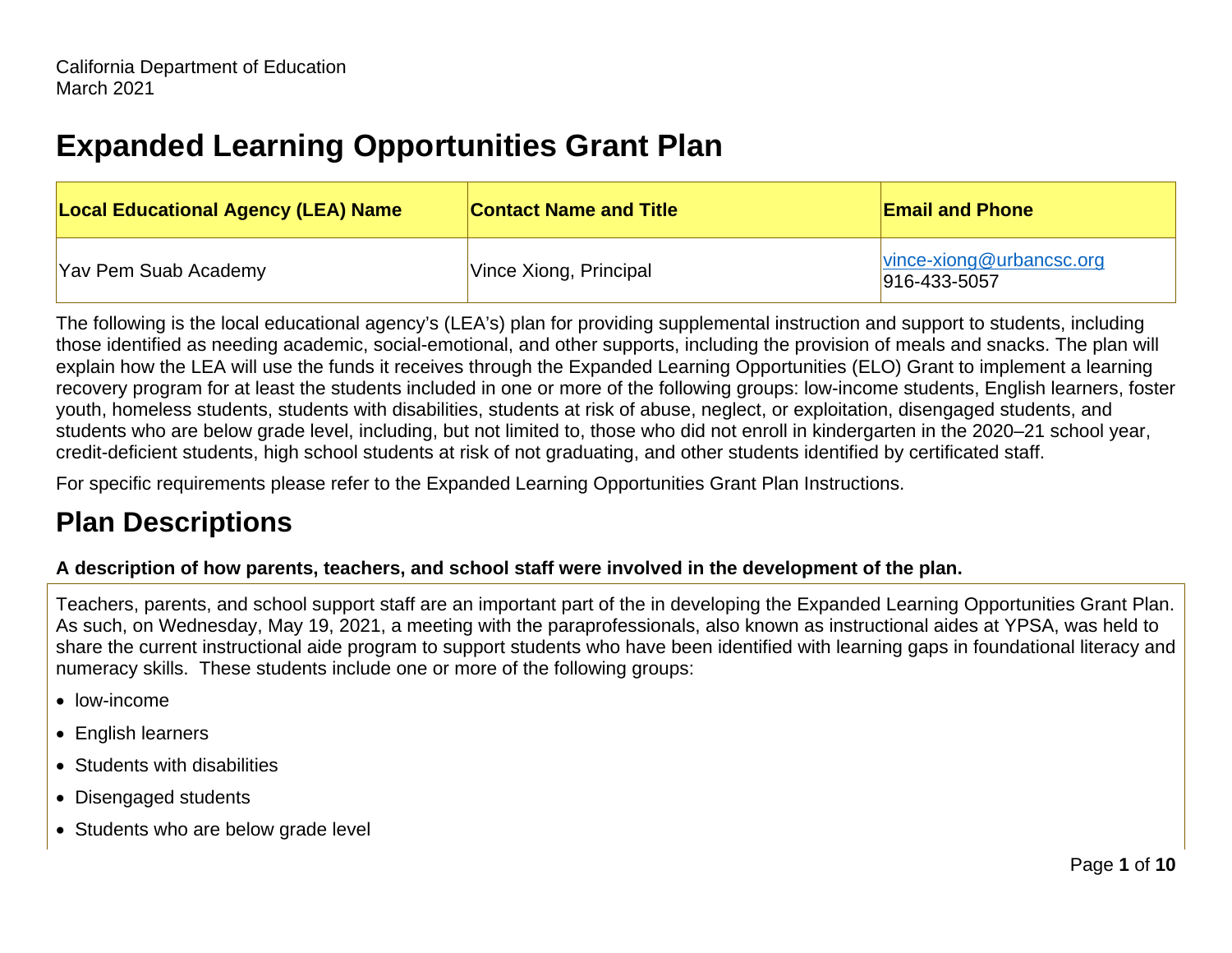With the guidelines provided with the expanded learning opportunity grant, the existing program can be used across the entire school with additional staff, resources, and training.

On Thursday, May 20, 2021, a meeting was held with teachers and parents. Similar content was shared, and additional feedback was gathered.

On Tuesday, May 25, 2021, the Expanded Learning Opportunities Grant Plan was presented to the Academy Council as a conference to action item and to receive any additional feedback.

On Thursday, May 27, 2021, a special Board meeting took placed to review and approve the Expanded Learning Opportunities Grant Plan.

The Expanded Learning Opportunities Grant Plan will be submitted to the Sacramento City Unified School District within five days of the adoption date.

#### **A description of how students will be identified and the needs of students will be assessed.**

To support with any student learning loss in English language arts in the area of reading, all students in kindergarten through sixth grade will be assess on the Basic Phonic Skills Test –  $3<sup>rd</sup>$  Edition (BPST – III) on letters, sounds, and phonic patterns such as blends, diagraphs, diphthongs, and multi-syllabic words by classroom teachers. The assessment results will be matched with grade level benchmarks. Any student identified through this assessment as having any learning gaps will be provided 1-1 intervention by a trained para-professional (instructional aide). Progress monitoring and learning/mastery data will be kept on a daily basis to determine level of growth and mastery. Once a student has mastered all areas of the BPST and has re-tested as meeting or exceeded grade level benchmarks, the student will be exited from this concentrated support. Achievement data will be compiled and analyzed monthly, and a report will be made to the school's Academy Council and the Board at the end of each trimester.

Additionally, all students will be assessed by paraprofessionals on the 1000 Fry's high frequency sight words, reading fluency and comprehension, and long multiplication and division computations. The same process described above will be used to identify and provide support to any student who has not mastered these skills or competencies as determined by his or her grade level benchmark.

To support students with learning loss in mathematics, all students will also be assessed on basic numeracy skills such as numbers 0- 100, addition facts 0-20, subtraction facts from 20, multiplication facts, and division facts. Similar to the assessment process above for reading, the assessment results will be matched with grade level benchmarks, and students with learning gaps will be identified for 1-1 tutoring.

The 1-1 tutoring will involve a cycle that includes assessing, tutoring, progress monitoring, collaborating, and reporting.

**A description of how parents and guardians of students will be informed of the opportunities for supplemental instruction and support.**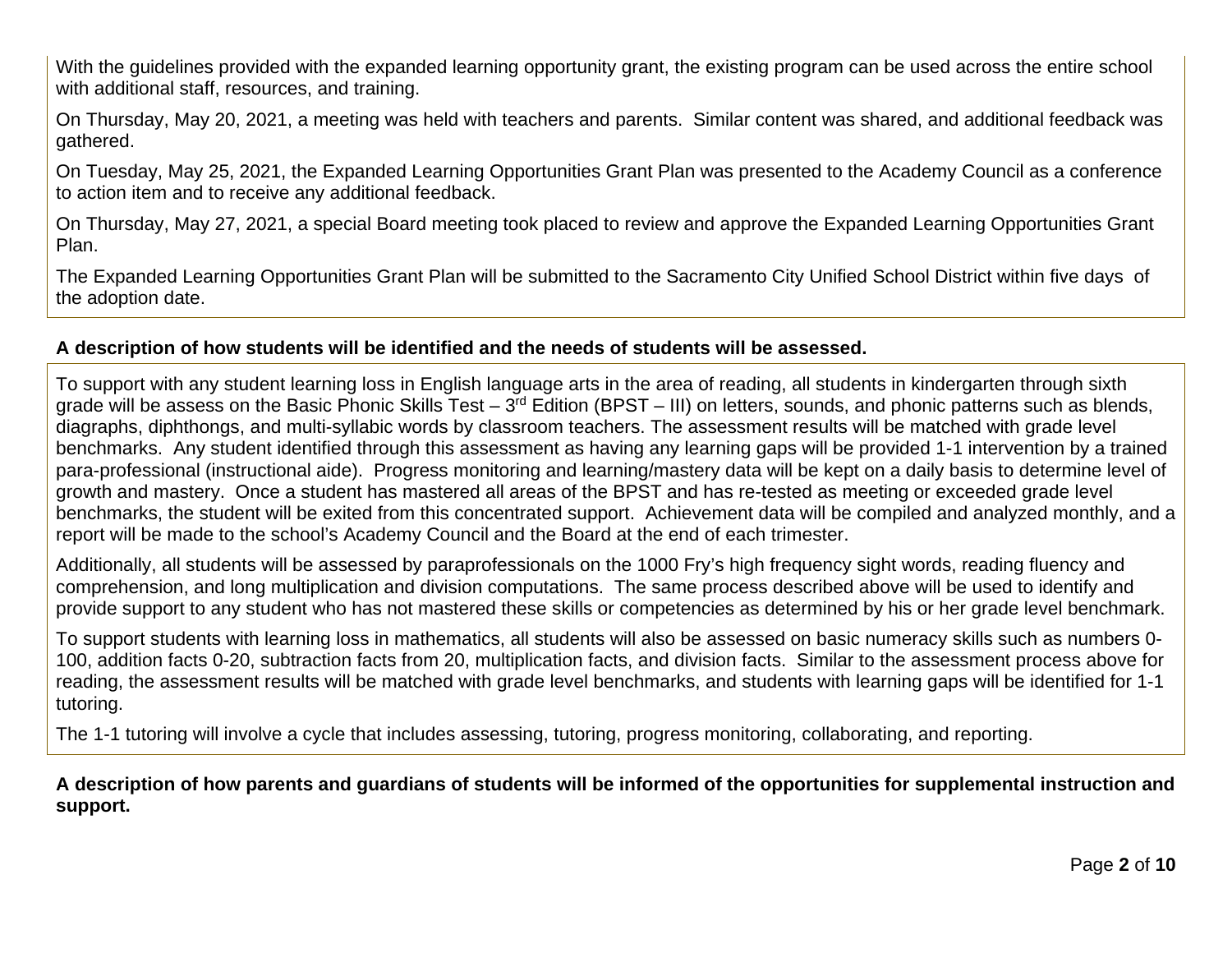After the initial assessment and identification, an individual learning plan will be created and a meeting with the parents will be held by classroom teachers to discuss learning gaps and plans for 1-1 tutoring, as well as any support needed from the parents. At the end of each trimester, a report will be provided to the parents during parent-teacher conference week.

#### **A description of the LEA's plan to provide supplemental instruction and support.**

To provide supplemental instruction to students, 15 paraprofessionals will be hired by the end of June 2021 to provide 1-1 supplemental instruction to students and to maintain consistency of staff in the Achievement through Technology (ATT), using MobyMax to support learning and practice of the Common Core State Standards. Paraprofessionals will enter data into the progress monitoring tool and analyze it on a daily, weekly, and monthly basis. Materials needed to support supplemental instruction will be purchased including flashcards and technology devices. Training of what resources to use, how to assess, and how to conduct 1-1 tutoring, how to enter data, how to progress monitor, and how to compile reports will be provided in July 2021. The following timeline will be used to provide supplemental instruction and support to students:

- July 26, 2021 This is the first week of school, and the paraprofessionals will support with student transitions into the new grade level and organize their assessments and progress monitoring tools.
- August 2, 2021 Para-professionals will start pulling students for 1-1 assessment, using the assessments described above to identify any learning gaps in foundational literacy and numeracy skills. Two weeks will be used to assess students, enter their data into the progress monitoring tool, and create a 1-1 tutoring schedule with student focus areas.
- August 16, 2021 1-1 tutoring will start, and paraprofessionals will be pulling students back to work with, specific to the learning gaps that have been identified through the assessment tools. Daily progress monitoring, notes will be kept by paraprofessionals and used in weekly collaboration with administrators. Monthly reports will be provided to the superintendent.
- October 25, 2021 Data results will be shared with teachers to be used during parent-teacher conferences. Data trends can be used by classroom teachers for adjusting instructional delivery to meet student needs. Daily 1-1 tutoring and weekly para-professional collaboration continues.
- November 2, 2021 End of trimester progress report will be presented to the Academy Council.
- November 8, 2021 End of trimester progress report will be presented to the Board.
- March 7, 2022 Data results will be shared with teachers to be used during parent-teacher conferences. Data trends can be used by classroom teachers for adjusting instructional delivery to meet student needs. Daily 1-1 tutoring and weekly para-professional collaboration continues.
- April 5, 2022 End of trimester progress report will be presented to the Academy Council.
- April 11, 2022 End of trimester progress report will be presented to the Board.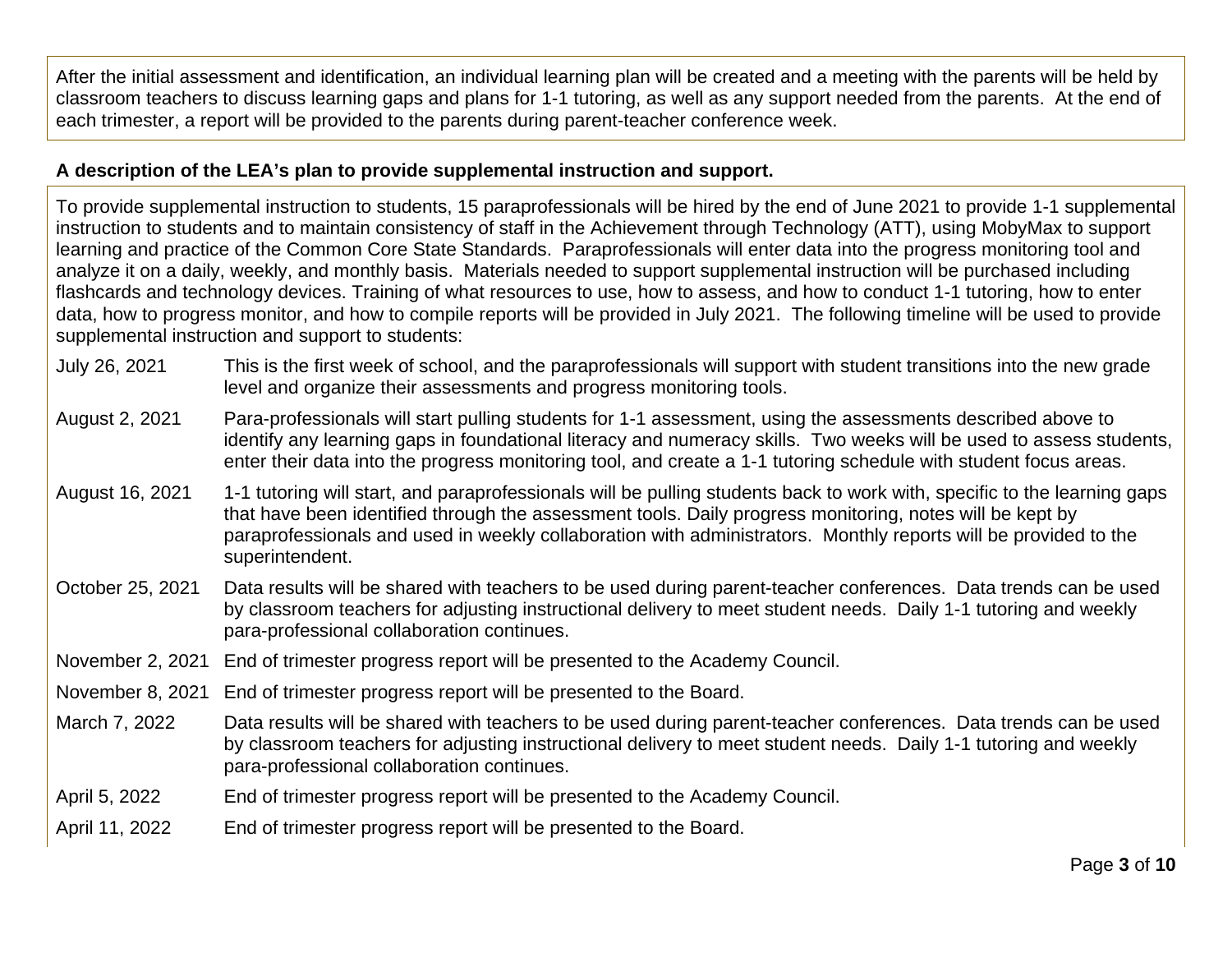June 20, 2022 Data results will be shared with the teachers to be used during parent-teacher conferences. Daily 1-1 tutoring and weekly para-professional collaboration continues.

June 2022 End of the year progress report will be presented to the Academy Council.

June 2022 End of the year progress report will be presented to the Board.

Program effectiveness will be reviewed each month and at the end of the 2021 – 2022 school year with the superintendent to determine next steps.

## **Expenditure Plan**

**The following table provides the LEA's expenditure plan for how it will use ELO Grant funds to support the supplemental instruction and support strategies being implemented by the LEA.**

| <b>Supplemental Instruction and Support Strategies</b>                                                                                                                                                                                                                | <b>Planned Expenditures</b>                                | <b>Actual Expenditures</b>                               |
|-----------------------------------------------------------------------------------------------------------------------------------------------------------------------------------------------------------------------------------------------------------------------|------------------------------------------------------------|----------------------------------------------------------|
| Extending instructional learning time<br>• Because of the long day, year-round instructional calendar,<br>paraprofessionals will be employed to provide extended instructional<br>learning time for students during the school day.                                   | Included in the para-<br>professional salary               | [Actual expenditures will be<br>provided when available] |
| Accelerating progress to close learning gaps through the implementation,<br>expansion, or enhancement of learning supports<br>• Employ 15 paraprofessionals.<br>• Purchase technology devices needed to support instruction (15 laptops,<br>15 iPads and accessories) | \$449,775.70<br>\$36,000.00 for devices<br>and accessories | [Actual expenditures will be<br>provided when available] |
| Integrated student supports to address other barriers to learning<br>• Add to the nurse's responsibilities – wellness checks, connecting<br>families to resources, and referrals for support to families and students.                                                |                                                            | [Actual expenditures will be<br>provided when available] |
| Community learning hubs that provide students with access to technology,<br>high-speed internet, and other academic supports<br>(YPSA does not conduct community learning hubs at this time.)                                                                         | \$0.00]                                                    | [Actual expenditures will be<br>provided when available] |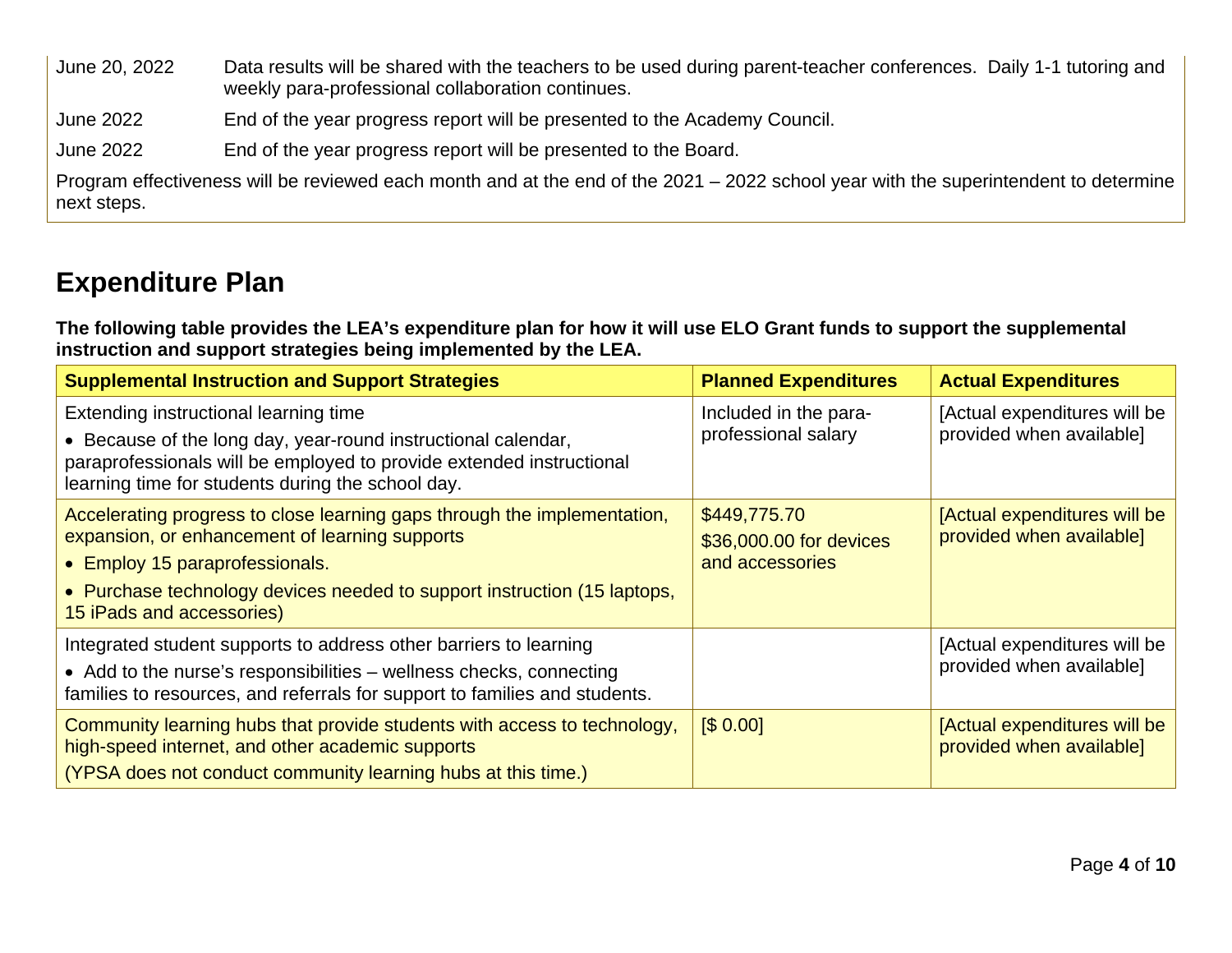| <b>Supplemental Instruction and Support Strategies</b>                                                                                                       | <b>Planned Expenditures</b>          | <b>Actual Expenditures</b>                               |
|--------------------------------------------------------------------------------------------------------------------------------------------------------------|--------------------------------------|----------------------------------------------------------|
| Supports for credit deficient students to complete graduation or grade<br>promotion requirements and to increase or improve students' college<br>eligibility | [\$0.00]                             | [Actual expenditures will be<br>provided when available] |
| (YPSA does not have students who are deficient for graduation.)                                                                                              |                                      |                                                          |
| Additional academic services for students<br>• Academic Assessment, progress monitoring, data entry, and reporting to<br>stakeholders.                       | Included in the<br>employment salary | [Actual expenditures will be<br>provided when available] |
| Training for school staff on strategies to engage students and families in<br>addressing students' social-emotional health and academic needs                | \$0.00]                              | [Actual expenditures will be<br>provided when available] |
| <b>Total Funds to implement the Strategies</b>                                                                                                               | \$485,775.70                         | [Actual expenditures will be<br>provided when available] |

#### **A description of how ELO Grant funds are being coordinated with other federal Elementary and Secondary School Emergency Relief Funds received by the LEA.**

ELO Grant funds of \$308,137.00 will all be used to provide academic services to students during the long 8:00 – 5:00 instructional day to mitigate learning loss and accelerate learning recovery as described in this plan. Fifteen paraprofessionals will be hired at a total cost of \$449,775.70. To support the work of the paraprofessionals, technology devices and accessories will be needed, bringing the total cost to \$485,775.70.

This leaves a difference of \$177,638.70. Funding from ESSER I and ESSER III will be used to support the full implementation of the expanded learning opportunity plan.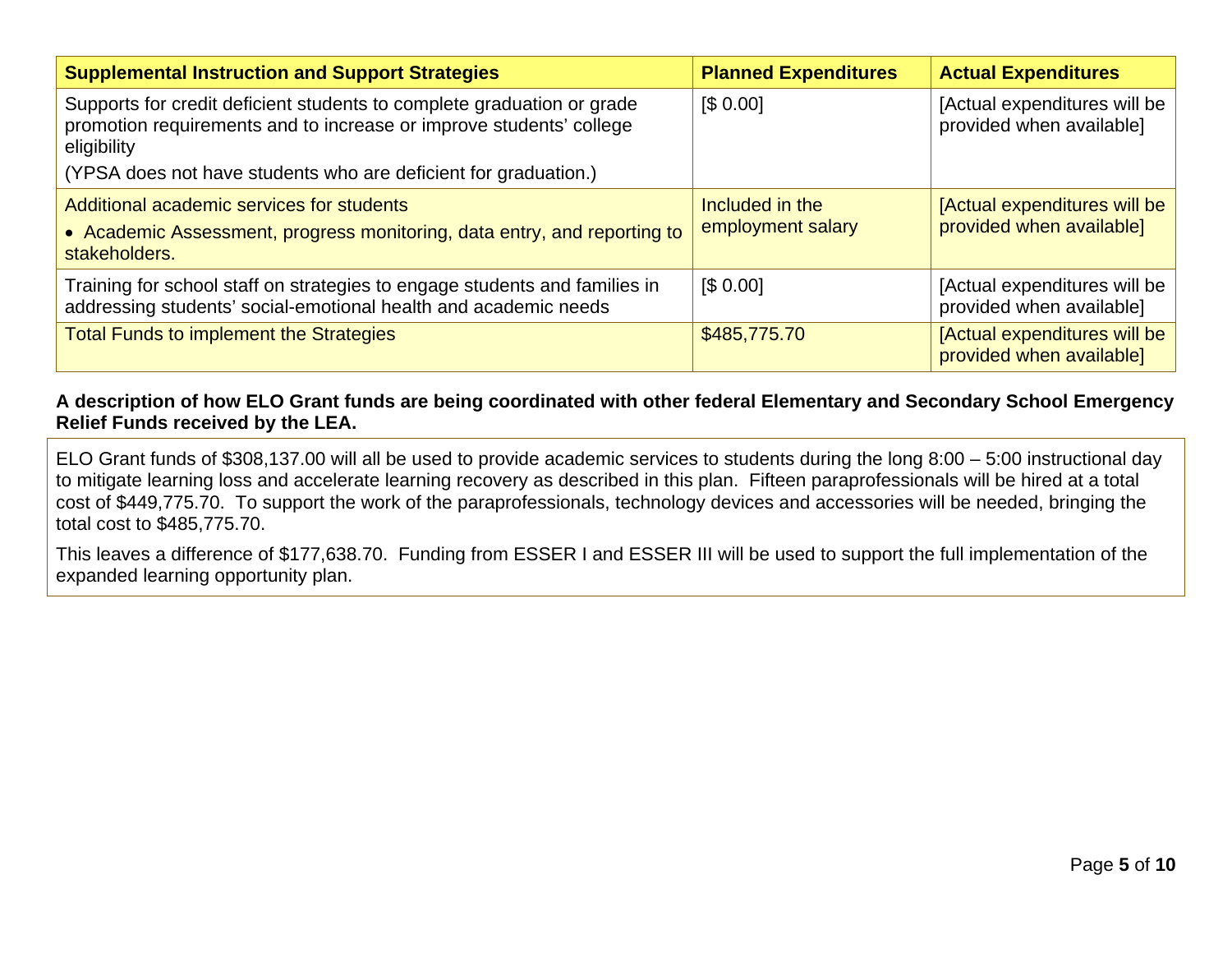## **Expanded Learning Opportunities Grant Plan Instructions: Introduction**

The Expanded Learning Opportunities Grant Plan must be completed by school districts, county offices of education, or charter schools, collectively referred to as Local Educational Agencies (LEAs), that receive Expanded Learning Opportunities (ELO) Grant funds under California *Education Code* (*EC*) Section 43521(b). The plan must be adopted by the local governing board or body of the LEA at a public meeting on or before June 1, 2021, and must be submitted to the county office of education, the California Department of Education, or the chartering authority within five days of adoption, as applicable. The plan must be updated to include the actual expenditures by December 1, 2022.

*For technical assistance related to the completion of the Expanded Learning Opportunities Grant Plan, please contact [ELOGrants@cde.ca.gov.](mailto:ELOGrants@cde.ca.gov)*

## **Instructions: Plan Requirements**

An LEA receiving ELO Grant funds under *EC* Section 43521(b) is required to implement a learning recovery program that, at a minimum, provides supplemental instruction, support for social and emotional well-being, and, to the maximum extent permissible under the guidelines of the United States Department of Agriculture, meals and snacks to, at a minimum, students who are included in one or more of the following groups:

- low-income.
- English learners,
- foster youth,
- homeless students,
- students with disabilities,
- students at risk of abuse, neglect, or exploitation,
- disengaged students, and
- students who are below grade level, including, but not limited to, those who did not enroll in kindergarten in the 2020–21 school year, credit-deficient students, high school students at risk of not graduating, and other students identified by certificated staff.

For purposes of this requirement

- "Supplemental instruction" means the instructional programs provided in addition to and complementary to the LEAs regular instructional programs, including services provided in accordance with an individualized education program (IEP).
- "Support" means interventions provided as a supplement to those regularly provided by the LEA, including services provided in accordance with an IEP, that are designed to meet students' needs for behavioral, social, emotional, and other integrated student supports, in order to enable students to engage in, and benefit from, the supplemental instruction being provided.
- "Students at risk of abuse, neglect, or exploitation" means students who are identified as being at risk of abuse, neglect, or exploitation in a written referral from a legal, medical, or social service agency, or emergency shelter.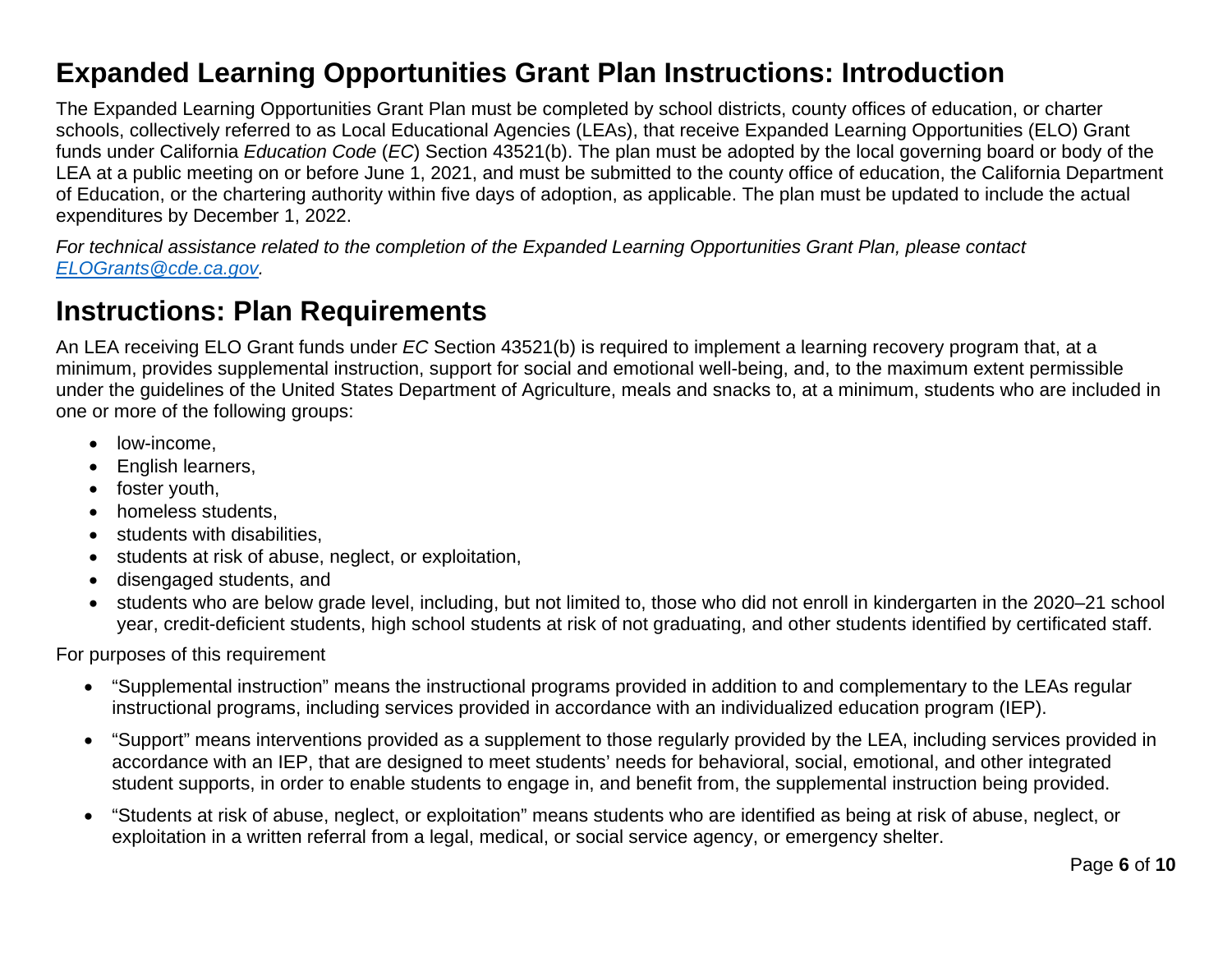*EC* Section 43522(b) identifies the seven supplemental instruction and support strategies listed below as the strategies that may be supported with ELO Grant funds and requires the LEA to use the funding only for any of these purposes. LEAs are not required to implement each supplemental instruction and support strategy; rather LEAs are to work collaboratively with their community partners to identify the supplemental instruction and support strategies that will be implemented. LEAs are encouraged to engage, plan, and collaborate on program operation with community partners and expanded learning programs, and to leverage existing behavioral health partnerships and Medi-Cal billing options in the design and implementation of the supplemental instruction and support strategies being provided (*EC* Section 43522[h]).

The seven supplemental instruction and support strategies are:

- 1. Extending instructional learning time in addition to what is required for the school year by increasing the number of instructional days or minutes provided during the school year, providing summer school or intersessional instructional programs, or taking any other action that increases the amount of instructional time or services provided to students based on their learning needs.
- 2. Accelerating progress to close learning gaps through the implementation, expansion, or enhancement of learning supports including, but not limited to, any of the following:
	- a. Tutoring or other one-on-one or small group learning supports provided by certificated or classified staff.
	- b. Learning recovery programs and materials designed to accelerate student academic proficiency or English language proficiency, or both.
	- c. Educator training, for both certificated and classified staff, in accelerated learning strategies and effectively addressing learning gaps, including training in facilitating quality and engaging learning opportunities for all students.
- 3. Integrated student supports to address other barriers to learning, such as the provision of health, counseling, or mental health services, access to school meal programs, before and after school programs, or programs to address student trauma and socialemotional learning, or referrals for support for family or student needs.
- 4. Community learning hubs that provide students with access to technology, high-speed internet, and other academic supports.
- 5. Supports for credit deficient students to complete graduation or grade promotion requirements and to increase or improve students' college eligibility.
- 6. Additional academic services for students, such as diagnostic, progress monitoring, and benchmark assessments of student learning.
- 7. Training for school staff on strategies, including trauma-informed practices, to engage students and families in addressing students' social-emotional health needs and academic needs.

As a reminder, *EC* Section 43522(g) requires that all services delivered to students with disabilities be delivered in accordance with an applicable IEP.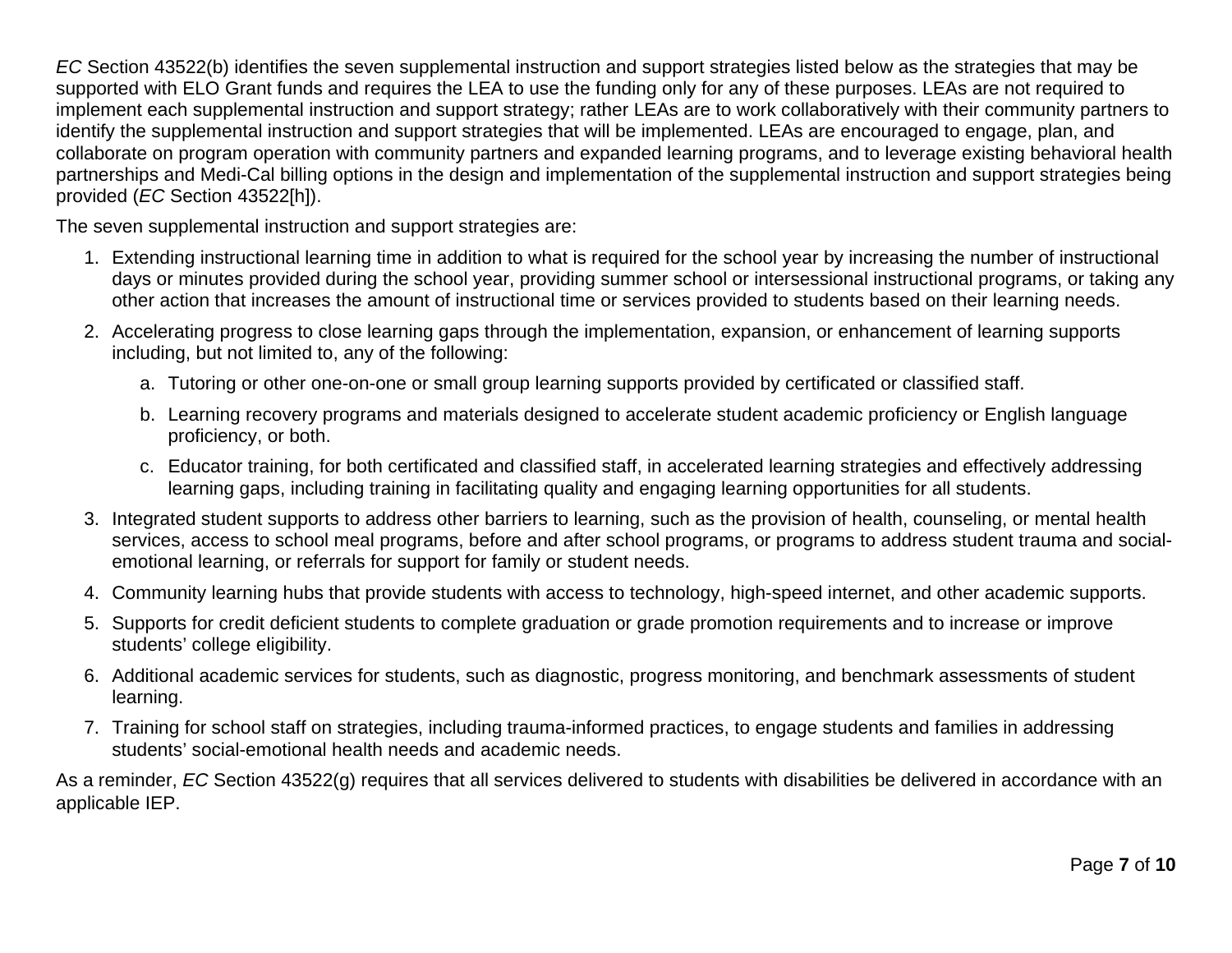#### **Fiscal Requirements**

The following fiscal requirements are requirements of the ELO grant, but they are not addressed in this plan. Adherence to these requirements will be monitored through the annual audit process.

- The LEA must use at least 85 percent (85%) of its apportionment for expenditures related to providing in-person services in any of the seven purposes described above.
- The LEA must use at least 10 percent (10%) of the funding that is received based on LCFF entitlement to hire paraprofessionals to provide supplemental instruction and support through the duration of this program, with a priority for full-time paraprofessionals. The supplemental instruction and support provided by the paraprofessionals must be prioritized for English learners and students with disabilities. Funds expanded to hire paraprofessionals count towards the LEAs requirement to spend at least 85% of its apportionment to provide in-person services.
- An LEA may use up to 15 percent (15%) of its apportionment to increase or improve services for students participating in distance learning or to support activities intended to prepare the LEA for in-person instruction, before in-person instructional services are offered.

### **Instructions: Plan Descriptions**

Descriptions provided should include sufficient detail yet be sufficiently succinct to promote a broad understanding among the LEA's local community.

#### **A description of how parents, teachers, and school staff were involved in the development of the plan**

Describe the process used by the LEA to involve, at a minimum, parents, teachers, and school staff in the development of the Expanded Learning Opportunities Grant Plan, including how the LEA and its community identified the seven supplemental instruction and support strategies that will be implemented. LEAs are encouraged to engage with community partners, expanded learning programs, and existing behavioral health partnerships in the design of the plan.

#### **A description of how parents and guardians of students will be informed of the opportunities for supplemental instruction and support.**

Describe the LEA's plan for informing the parents and guardians of students identified as needing supplemental instruction and support of the availability of these opportunities, including an explanation of how the LEA will provide this information in the parents' and guardians' primary languages, as applicable.

#### **A description of how students will be identified and the needs of students will be assessed**

Describe the LEA's plan for identifying students in need of academic, social-emotional, and other integrated student supports, including the LEA's plan for assessing the needs of those students on a regular basis. The LEA's plan for assessing the academic needs of its students may include the use of diagnostic and formative assessments.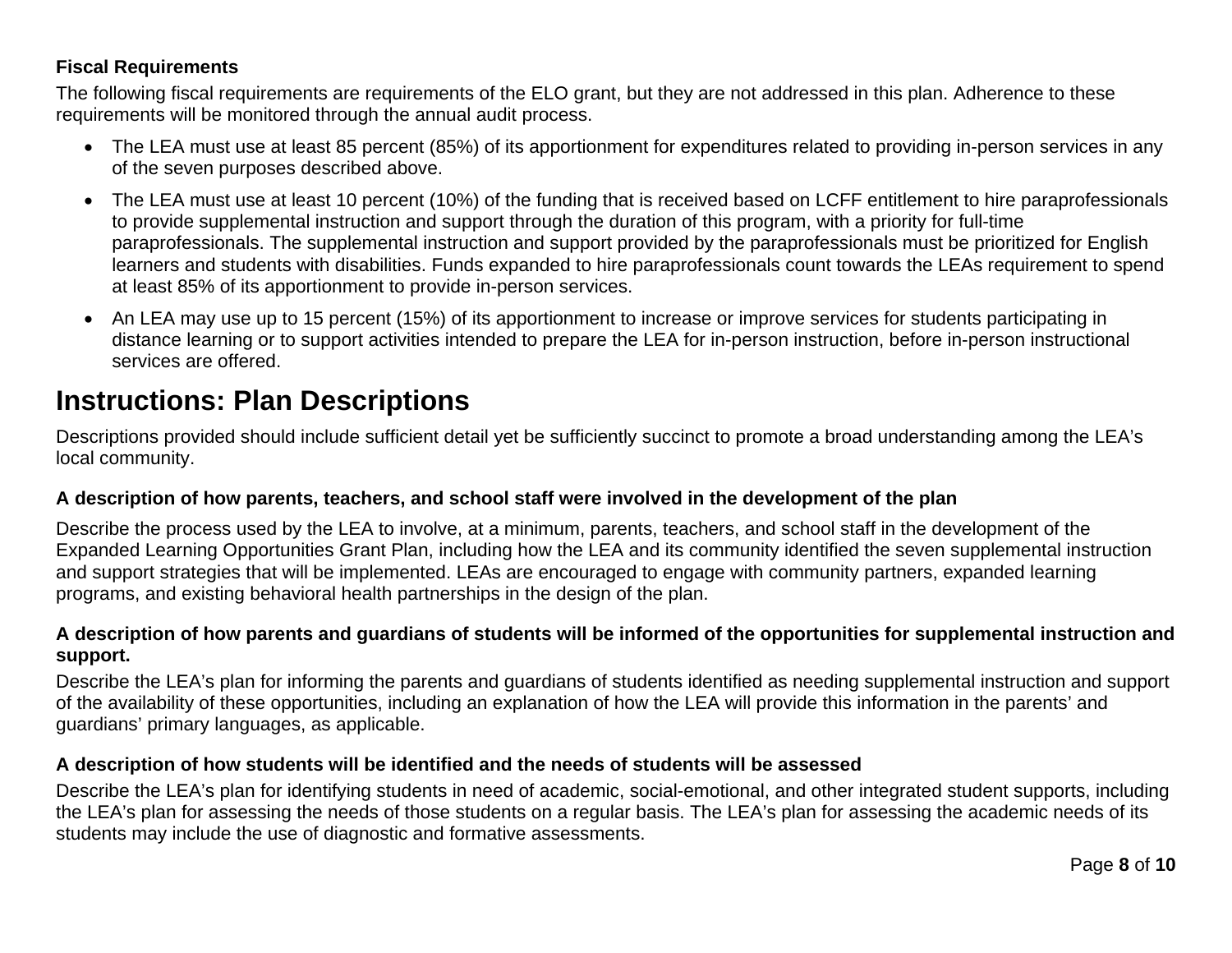As noted above in the Plan Requirements, "other integrated student supports" are any supports intended to address barriers to learning, such as the provision of health, counseling, or mental health services, access to school meal programs, before and after school programs, or programs to address student trauma and social-emotional learning, or referrals for support for family or student needs.

#### **A description of the LEA's plan to provide supplemental instruction and support**

Describe the LEA's plan for how it will provide supplemental instruction and support to identified students in the seven strategy areas defined in the Plan Requirements section. As a reminder, the LEA is not required to implement each of the seven strategies; rather the LEA will to work collaboratively with its community to identify the strategies that will be implemented. The plan must include a description of how supplemental instruction and support will be provided in a tiered framework that bases universal, targeted, and intensive supports on students' needs for academic, social-emotional, and other integrated student supports. The plan must also include a description of how the services will be provided through a program of engaging learning experiences in a positive school climate.

As a reminder, *EC* Section 43522(g) requires that all services delivered to students with disabilities be delivered in accordance with an applicable individualized education program. Additionally, LEAs are encouraged to collaborate with community partners and expanded learning programs, and to leverage existing behavioral health partnerships and Medi-Cal billing options in the implementation of, this plan (*EC* Section 43522[h]).

## **Instructions: Expenditure Plan**

The 'Supplemental Instruction and Support Strategies' column of the Expenditure Plan data entry table lists the seven supplemental instruction and support strategies that may be supported with ELO Grant funds.

Complete the Expenditure Plan data entry table as follows:

In the 'Planned Expenditures' column of the data entry table, specify the amount of ELO Grant funds being budgeted to support each supplemental instruction and support strategies being implemented by the LEA and the total of all ELO Grant funds being budgeted.

The plan must be updated to include the actual expenditures by December 1, 2022. In the 'Actual Expenditures' column of the data entry table the LEA will report the amount of ELO Grant funds that the LEA actually expanded in support of the strategies that it implemented, as well as the total ELO Grant funds expanded.

#### **A description of how these funds are being coordinated with other federal Elementary and Secondary School Emergency Relief Funds received by the LEA**

Describe how the LEA is coordinating its ELO Grant funds with funds received from the federal Elementary and Secondary School Emergency Relief (ESSER) Fund provided through the federal Coronavirus Response and Relief Supplemental Appropriations Act of 2021 (Public Law 116-260), also known as ESSER II, to maximize support for students and staff.